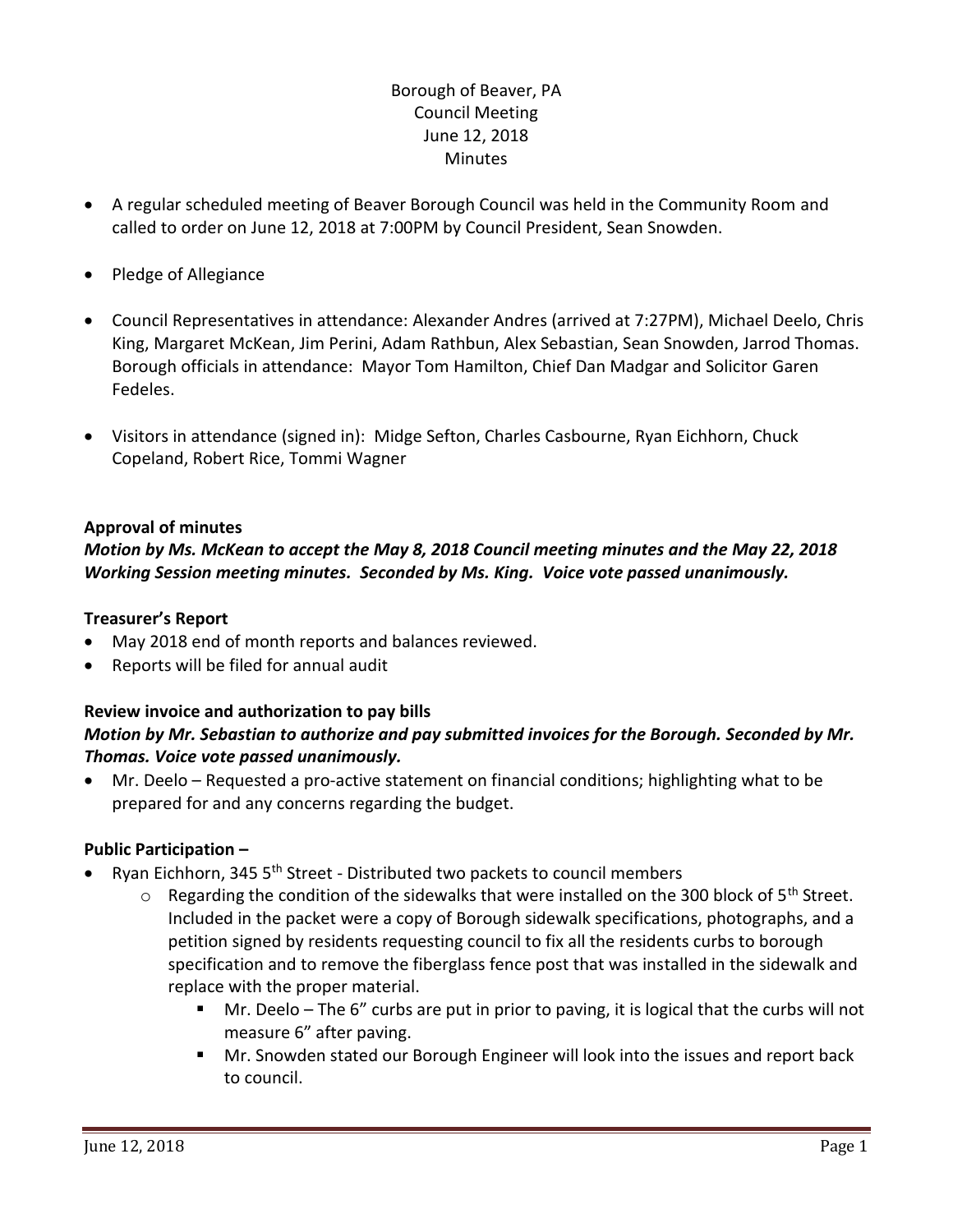$\circ$  Copy of an email from the Department of Labor and Industry regarding the Uniform Construction Code (UCC) explaining the process of a Stop Work Order must be a written notice.

# **Reports – Commissions / Authorities**

### **Council of Governments (COG) –**

May 2018 meeting minutes enclosed in council packet

**Business District Authority –** Inactive

**Civil Service Commission –** No report

#### **Zoning Hearing Board (ZHB) –**

Mr. Martone stated an application for a dimensional variance was received regarding 434 Dravo Avenue. The hearing will be scheduled for July. Will keep council updated.

#### **Planning Commission –**

May 21, 2018 meeting minutes enclosed in council packet

#### **Tree Commission –**

- June 4, 2018 meeting minutes enclosed in council packet
- Ms. King Tree Commission has several vacancies that need to be filled.

#### **Code Enforcement Officer Report –** Reported by Mr. Sprecker

May 2018 report enclosed in council packet

## **Historic Architectural Review Board (HARB) –**

- Mr. Rice stated the Code Enforcement Officer and Borough Engineer asked HARB to conduct a review of 345 5<sup>th</sup> Street. Renovation was planned, but as it proceeded the owner stated the home was in bad condition. It's now essentially demolished down to the foundation. The meeting should be scheduled for next week due to Special Meeting requirements. Recommends a letter be mailed to the 300 block of 5<sup>th</sup> Street to make them aware of the situation. Will keep council informed.
- Mr. Martone stated this is an unusual situation:
	- o The owner demolished without a permit
	- o Protocol wasn't followed
	- o HARB can provide comments if the new construction is architecturally appropriate
	- o Council will then receive recommendation from the HARB
- Mr. Deelo asked for the Solicitor to review Act 167. Wants to make sure Council is following proper procedure. Would council's decision be enforceable?
	- $\circ$  Solicitor Fedeles Will need to see what decisions are presented to council. The Borough Engineer, Code Enforcement Officer and Solicitors are all working together to get this resolved.
- Mr. Snowden The Stop Work Order needs to be followed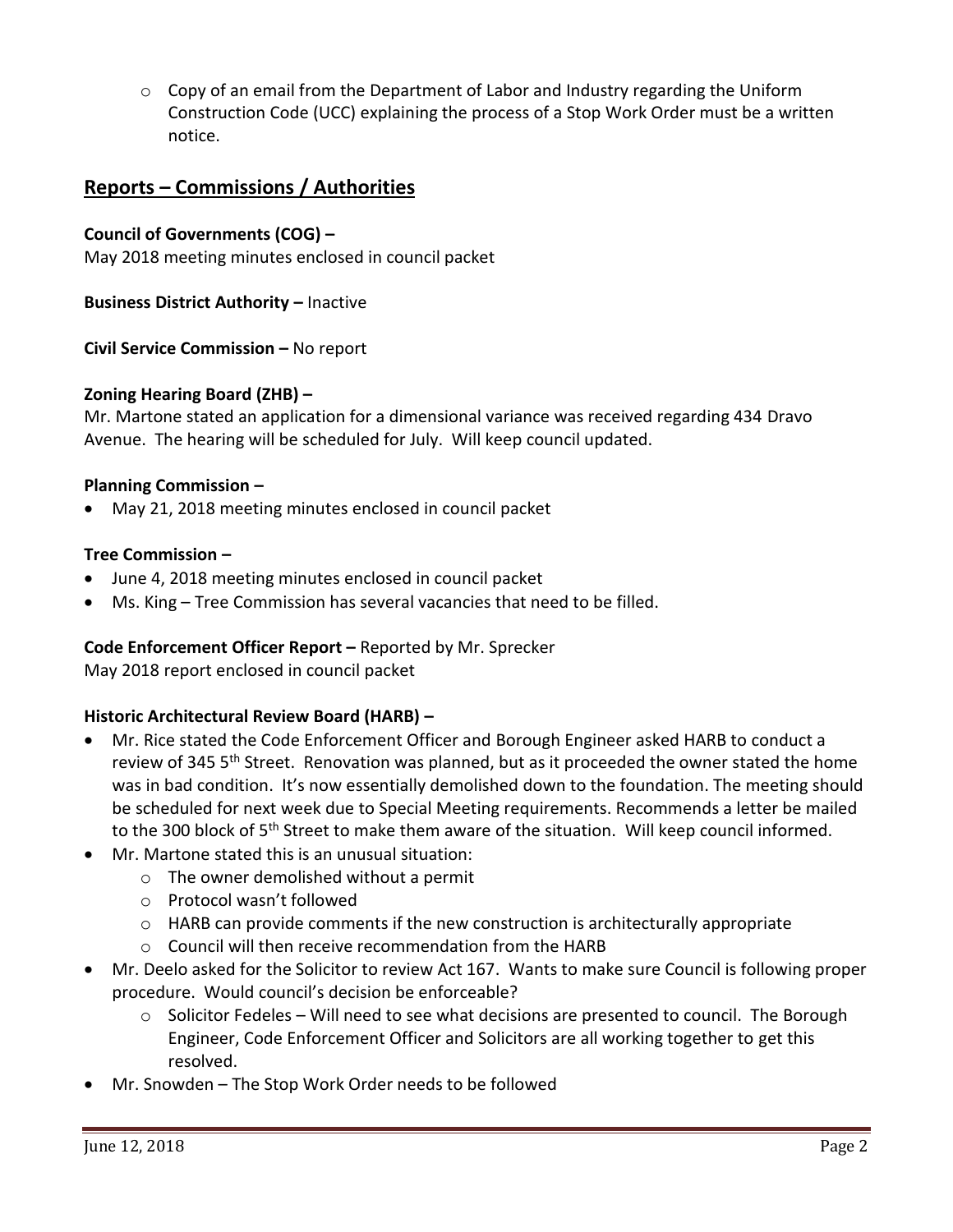- Mr. Eichhorn, owner of 345 5<sup>th</sup> Street
	- o Stated he followed procedures took drawing to Mr. Sprecker
	- $\circ$  Did not intend to demolish as he was removing the plaster then discovered safety issues
	- $\circ$  Mr. Snowden stated the property was demolished, he should have applied for a permit
	- **Mr. Eichhorn agreed but stated he did notify the appropriate people. Also stated there is no** state law – can renovate anything residentially as long as something isn't changed structurally
- Solicitor Fedeles stated he will be in contact with Mr. Eichhorn to set up a meeting

## **Municipal Authority –**

- May 16, 2018 meeting minutes and Coordinator of Operations report enclosed in council packet
- Mr. Deelo stated the Air Monitor System should be installed the second half of the year

# **Council Committee Reports**

# **Public Safety/Code Enforcement –**

 Mr. Sebastian – Any questions regarding Rental Registration Draft Ordinance should be forwarded to our Solicitors

### **Finance –** No report

**Highway –** Reported by Mr. Thomas

- Mr. Martone is working on the sidewalk bid
- Need to figure out what needs to be paved by mid-July in order to be included in the bid
- 2<sup>nd</sup> Street portion will not be completed as anticipated therefore the paving project for 2<sup>nd</sup> Street will not be completed this year
	- o Mr. Martone Columbia Gas pulled some crews off to work on projects elsewhere
		- 2 2<sup>nd</sup> Street gas line is on the south side of the street
		- Goal is to have all sidewalks completed
		- Columbia Gas plan for next year is Bank Street from Buffalo Street to Wayne Street (replace line in the street not under the sidewalks)
	- o Mayor Hamilton stated Columbia Gas has not fulfilled their end of the project. Are there any options to put pressure on them to complete the project.
		- Mr. Martone stated Columbia Gas found more than expected actively corroded lines. Beaver Street to Wilson Avenue was not part of the plan but the leak was bad.
			- Team Fischel pulled some crews from Beaver to work on other projects which has put the project behind as well.

## **General Government –** Reported by Mr. Deelo

- Mr. Deelo concerned with the discussion for the multi-purpose building at Shaw Park. Drawings were taken to the Planning Commission. Do we want the Planning Commission to review? If so, we would have Quay Park, Shaw Park and the Train Station competing against each other. Or, keep it as a council project.
	- $\circ$  Mr. Madgar Different venue than the Train Station. The multi-purpose building will be family oriented and holds up to 150 people. Offering something to residents year round.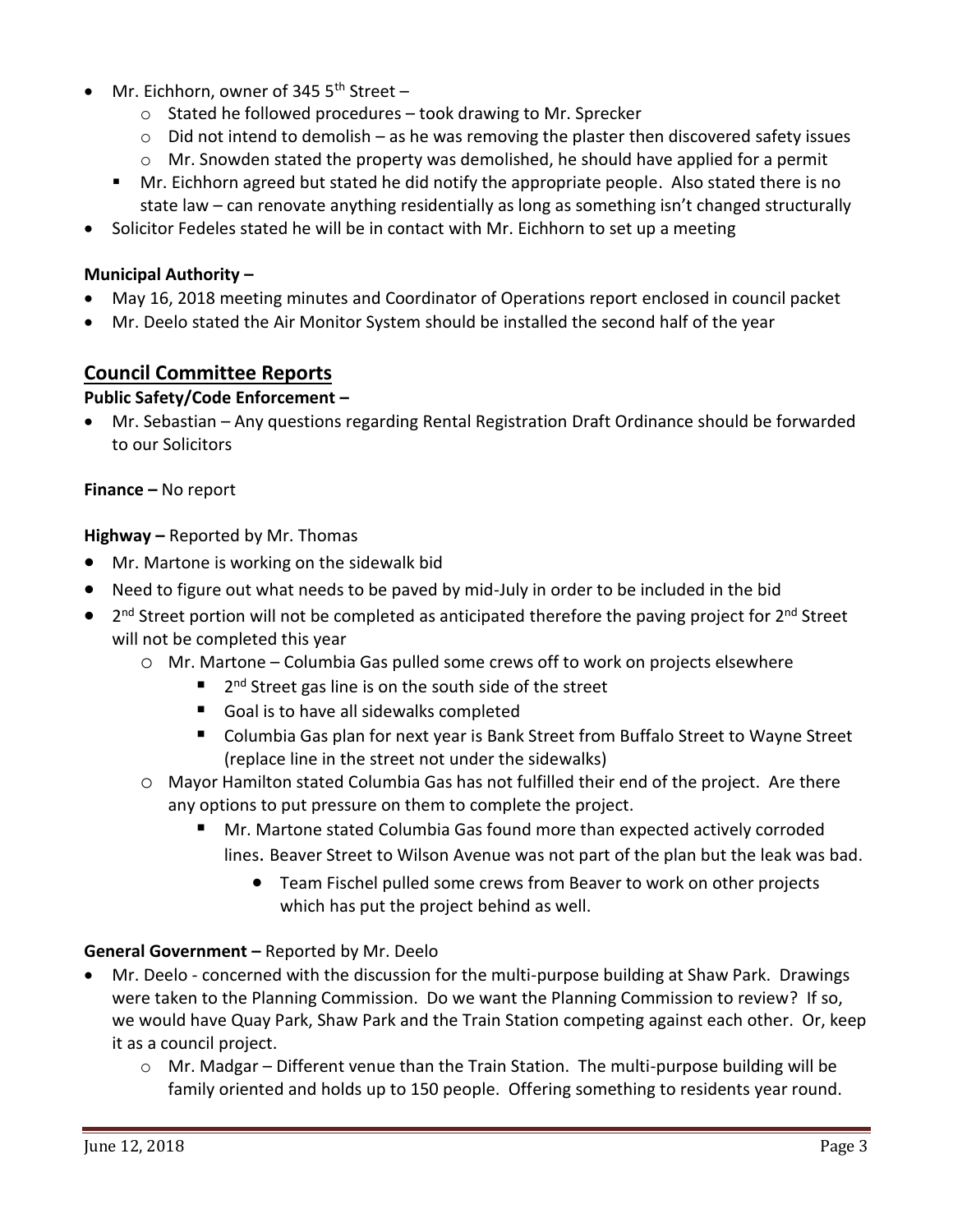Can generate revenue if it is run properly. The pavilion is currently rented out less than 10 times during the year versus 2 Mile Run being rented over 200 times. This multi-purpose building would benefit the entire community while showcasing the park and swimming pool as well.

- $\circ$  Ms. McKean Thought council agreed informally for the Planning Commission to evaluate for feasibility and for recommendation.
- $\circ$  Mr. Eichhorn stated he would like to submit drawings and offer ideas for fundraising.
- o *Motion by Ms. McKean that Beaver Borough Council task the Planning Commission to review the proposed renovations of the pavilion at Shaw Park for consideration as a revenue source for Beaver and for entertainment and meeting venue in the future. Seconded by Mr. Rathbun. Voice vote passed unanimously.*

# **Code Enforcement –** No report

## **Recreation –**

- Ms. King Assisted the Dutch Ridge Elementary 6<sup>th</sup> grade plant flowers in Irvine Park
- Mr. Thomas Garrison Days was a success, thanked the volunteers and the borough employees for their assistance.
	- o Mr. Madgar This year, Insurance Street was blocked off on both sides of Third Street. He was informed by Mrs. Icenhour that she had to turn away approximately 60 vendors since there wasn't enough space available.

# **Reports**

**Manager's Report –** Reported by Chief Madgar

- Reviewed the May 2018 Managers report
- Met with PennDOT on May 23, 2018 to view traffic safety concerns on Third Street between Dravo Avenue and Buffalo Street. Once the general safety review and traffic count are completed, PennDot will report back to the borough to review the possible solutions.
	- $\circ$  Mr. Rathbun and Ms. King asked about the Beaver County Transit Authority (BCTA) bus stops by McDonald's and Wendy's – crosswalks are too close to the bus stop which makes for a dangerous situation
		- Mr. Madgar stated BCTA just contacted PennDot about that situation
- Received an email from resident who is requesting Wayne Street be permit parking. This has been presented to council in the past and has been denied. Each home has multiple vehicles plus the rental apartments on the street do not allow a lot of parking options.
- Thanked Dutch Ridge Elementary School 6<sup>th</sup> graders for taking pride in our town by planting flowers and weeding in Irvine Park.

# **President's Report –** Reported by Sean Snowden

- Mr. Snowden announced there will be an Executive Session regarding real estate, personnel issue and possible litigation issue. There may be a motion after the Executive Session.
- Quay Park First meeting was an introductory meeting to discuss if founding could be found. Next meeting will be held at Quay Park on July 2, 2018 at 7:00PM.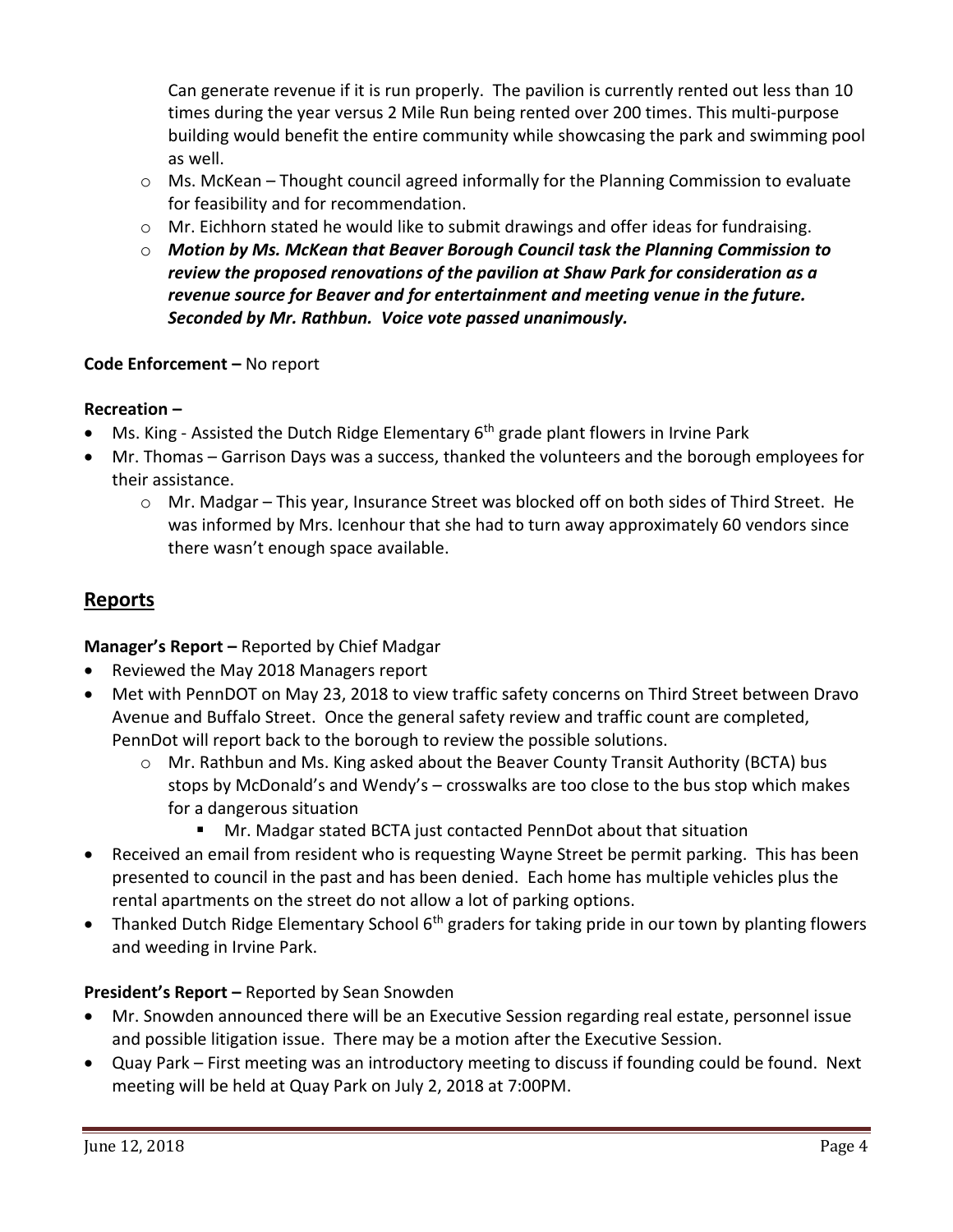### **Mayor Hamilton –**

Thanked Mrs. Icenhour and all the volunteers that helped make Garrison Days a success

**Police Chief Madgar – No report** 

### **Fire Department –** Reported by Mr. Perini

- The 5K Race was a success with approximately 500 participants
- Mr. Andres and Mr. Snowden thanked the Fire Department and the volunteers for a well-organized and successful event

### **Emergency Management Coordinator –** Reported by Mr. Perini

The Beaver Valley Power Station (BVPS) Federally Evaluated Exercise is being held tonight at the Beaver Fire Station

#### **Borough Engineer –**

May 2018 Borough Engineer and Borough Municipal Authority Engineer monthly reports and June 4, 2018 letter to PennDot regarding traffic safety concerns on State Route 68 enclosed in council packet

#### **Solicitor Report –** Reported by Solicitor Fedeles

- Reached out to the Municipal Authority Solicitor regarding the resident complaint of being charged for the new water meters.
	- o The Municipal Authority believes it is their right to charge the residents. Only three residents have not had the new water meter installed.
	- $\circ$  Will coordinate a response with the Municipal Authority Solicitor and provide a letter to the resident
	- $\circ$  Mr. Deelo Asked if Council, as a governing body, has any authority over the Municipal Authority.
		- **Solicitor Fedeles This is a Municipal Authority issue. The Borough only appoints** the Municipal Authority members. He believes the resident came to the Borough Council asking for assistance since he either didn't like the answer he received or did not receive an answer from the Municipal Authority. The Municipal Authority believes they are in the right to charge for the meters. If taken to court and find otherwise, they will raise the water rates to cover the cost.
- Rental Registration Draft Ordinance Received a couple questions from council members
	- $\circ$  Can Section B 1-5 be revised Yes
	- $\circ$  Building Official and Code Official are used throughout the ordinance, what is the difference – Council can decide which title to use and the revision will be made
	- $\circ$  What code provisions will the ordinance follow The adopted version of the IPMC. Currently the IPMC 2009 is adopted.
	- o How an Appeals Board is formed Can either come to Council or set up an Appeals Board. He recommends an Appeals Board set up with Code Enforcement Officers from different communities.
	- o Suggests additional questions be emailed for review and response